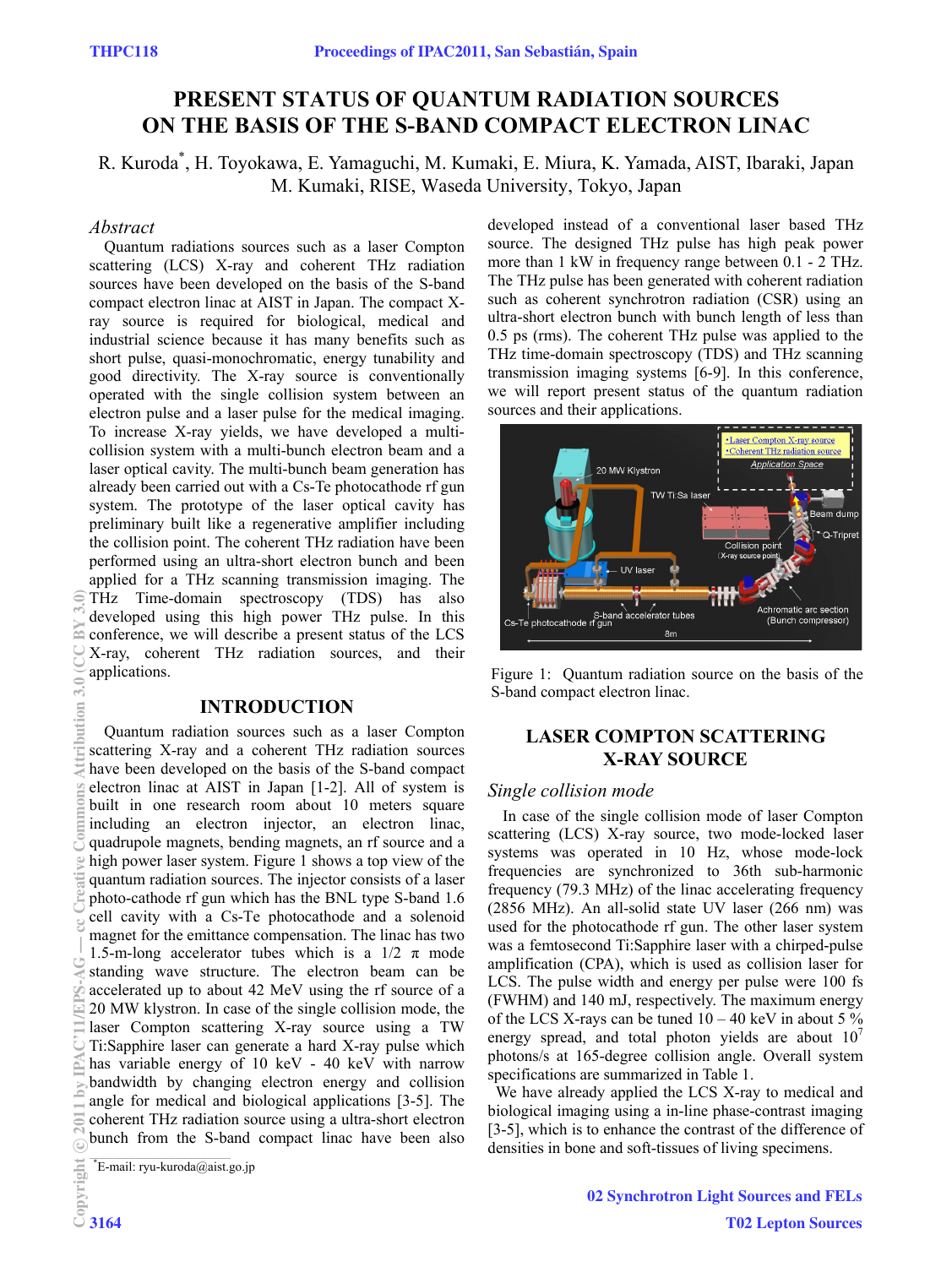Even though the quasi-monochromatic LCS X-ray is very useful for the biological and medical imaging,, the photon yields are not enough for the real-time imaging and the much higher resolution imaging. The upgrade plan to increase the X-ray yields several orders of magnitude has been executed with a multi-collision LCS system, that is to generate a train of X-ray pulses using laser and electron pulse-trains [10].

|                      | Energy          | $~12$ MeV                  |
|----------------------|-----------------|----------------------------|
|                      | Bunch charge    | $>1$ nC                    |
| Electron             | Energy spread   | $0.2\%$                    |
| beam                 | Bunch length    | $3$ ps (rms)               |
|                      | Beam size at    | $43 \mu m \times 30 \mu m$ |
|                      | collision point | (rms)                      |
| Ti:Sapphire<br>laser | Wavelength      | $800 \text{ nm}$           |
|                      | Pulse width     | 100 fs (FWHM)              |
|                      | Pulse energy    | 140 mJ                     |
|                      | Spot size       | $28 \mu m$ (rms)           |
| X-ray                | Energy          | $\sim$ 40 keV              |
|                      | Yield @10Hz     | $10^7$ photons/s           |
|                      | Stability       | $\sim$ 6% (15 min)         |

Table 1: Specification of laser Compton X-ray source

#### *Multi-collision mode*

The mlti-collision laser Compton scattering (Multi-LCS) is realized between electron multi-bunches and amplified laser multi-pulses in a laser cavity like a regenerative amplifier including a laser crystal, a telescope and a collision point. The multi-bunch beam generation has already been carried out with a Cs-Te photocathode rf gun system and multi-pulse UV laser. In our laser cavity design, a thin laser crystal of Ti:Sa is located nearby the end mirror so that the first laser pulse passes twice through the laser crystal before the second pulse reaches at the laser crystal. The frequency of the Ti:Sa mode-locked seed laser to be induced to the cavity was locked to 79.33 MHz  $(36<sup>th</sup>$  sub-harmonic frequency of RF frequency 2856 MHz). It corresponds to 12.6 ns pulse spacing so that the cavity length and the number of seeded pulse are able to be chosen as a half of some harmonic of pulse spacing and the harmonic number, respectively. In the preliminary experiment, the number of seeded pulse and the cavity length are defined 2 pulses and 3.76 m, respectively.

In our design, while the laser pulse is built up, the maximum energy of amplified pulse is limited by the damage threshold of the optical mirror which has assumed damage threshold of 8 J/cm<sup>2</sup> at 800 nm, 300 ps corresponding to  $1.5$  J/cm<sup>2</sup> at 10 ps (chirped pulse by the pulse strecher) so that the maximum energy is limitted about 180 mJ/pulse due to the waist size of 2 mm in the contracting region of the laser cavity. In figure 2, the laser pulse build-up was calculated with design values. The intra-cavity stored power was estimated by summing 100 build-up pulses around the peak energy pulse of 180 mJ to be apploximately 10 J corresponding the average energy of 100 mJ/pulse. Figure 3 shows the experimental results

of the pulse build-up with the 3.76 m-long cavity and 2 seed laser pulses in the preliminary experiment.

 In the next step, the multi-bunch electron beam will be focused to the collision point in the laser cavity inside of the new chamber after installation to the beam line. The laser pulse-to-pulse duration will be controlled and synchronized to electron bunch spacing about 12.6 ns by adjusting the laser cavity length with the end mirror on a high accuracy linear stage in vacuum. The multi-LCS will be realized between about 100 mJ  $\times$  100 laser pulses and 1.5 nC  $\times$  100 electron bunches with repetation rate of 10 Hz. The yield of Multi-LCS X-ray has been estimated to be about  $5 \times 10^9$ /s with parameters in table 2.

|  |  |  | Table 2: X-ray yield estimation |
|--|--|--|---------------------------------|
|--|--|--|---------------------------------|

| Electron energy                  | 40 MeV             |
|----------------------------------|--------------------|
| Electron charge                  | $1.5$ nC/bunch     |
| Laser wavelength                 | $800 \text{ nm}$   |
| Average laser energy             | 100 mJ/pulse       |
| Spot size $(\sigma_x, \sigma_y)$ | $40 \mu m$         |
| Bunch length and pulse width     | 10 ps (FWHM)       |
| collision number                 | 100                |
| Collision angle                  | $170 \text{ deg}$  |
| Maximum LCS X-ray energy         | $38 \text{ keV}$   |
| Total photon yield@10Hz          | $5 \times 10^9$ /s |



Figure 2: Calculation result of the laser pulse build-up in the regenerative-type laser cavity.



Figure 3: Experimental result of the laser pulse buildup in the regenerative-type laser cavity.